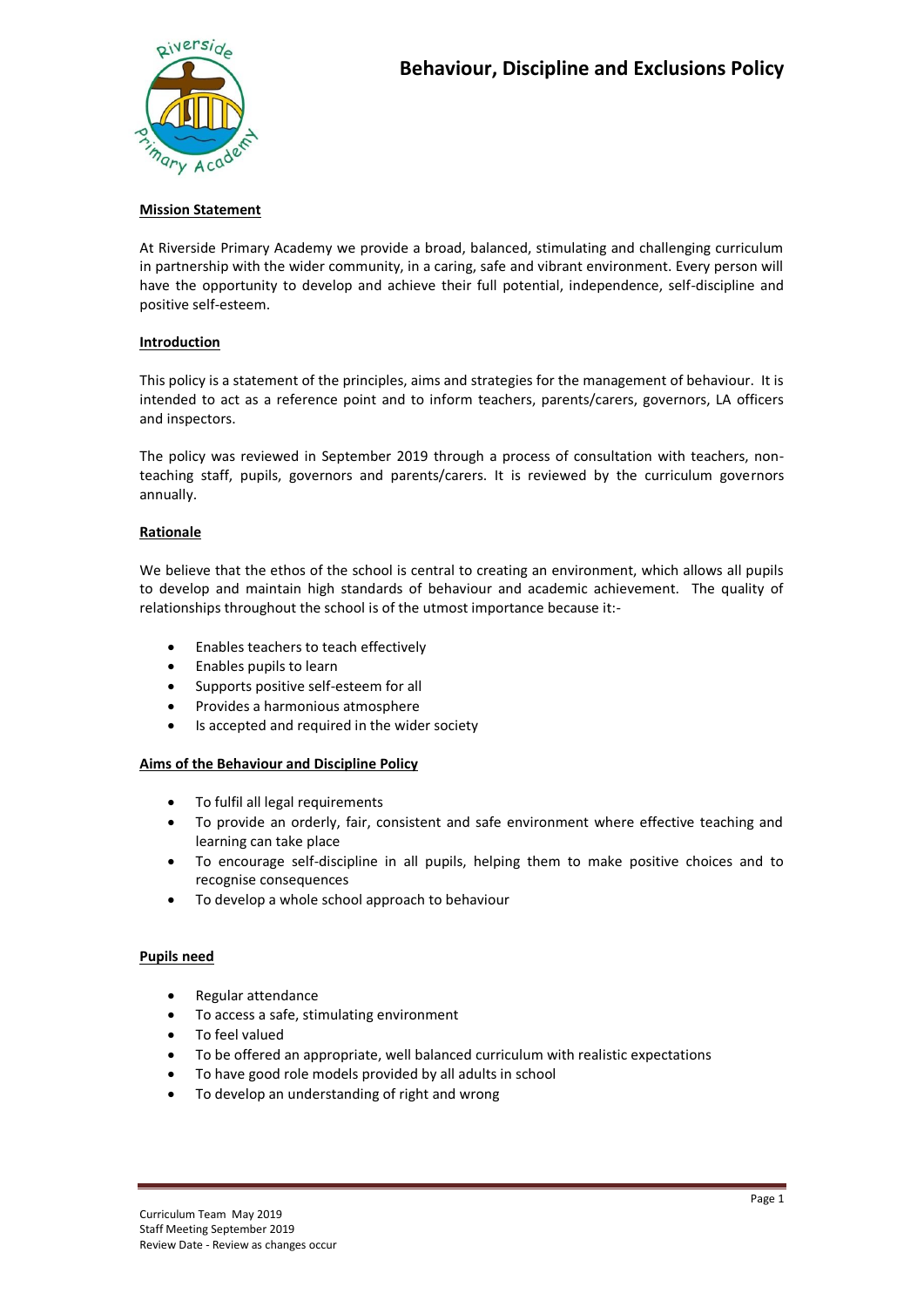## **Parents/Carers need**

- To know that their children are safe and are going to be treated fairly
- To be welcomed into school as partners in their children's education
- To be well informed and involved with their child's life in school
- To know they will be expected to take responsibility for the behaviour of their child both inside and outside of school
- To model appropriate behaviour to our school community
- Teachers to contact parents about any significant behaviour and discipline issue
- To know that bullying incidents will be dealt with quickly with a zero tolerance approach.

# **Staff need**

- To be able to teach without disruption
- To be supported by a clear and consistent implementation of the behaviour policy
- To set clear expectations to the pupils
- To have high standards within their class and around the school building
- To work in partnership with parents/carers
- To be supported by school staff, governors and other agencies
- To be valued, consulted and informed
- To communicate behaviour issues adult to adult using a respectful tone
- To be able to justify that strategies other than force have been attempted and proven ineffective or would have been impractical. Furthermore, staff should recognise that restraint is only a small part of a wider spectrum of a positive framework that may include use of space, safe environments, diversions, calm stances and postures, non-threatening facial expressions, low tone, volume and pace in communication, careful use of words, and physical reassurance and prompts.

## **Implementation**

The school will offer formal and informal opportunities to support positive self-esteem, confidence and independence, through the following:-

- PSHE curriculum
- SMS and C education embedded within the curriculum
- Celebrating achievement, recognising social progress
- Circle time
- Links with the community

## **Desired Behaviours / Expectations**

To follow school expectations, e.g.

- Follow adult directions first time
- Keep hands, feet, objects, and negative comments to self
- Be polite, tolerant and respectful to others
- Move around the school in calm, quiet and safe manner
- Respect the environment and property of others
- Do your best work and allow others to do the same
- Be aware of other peoples' feelings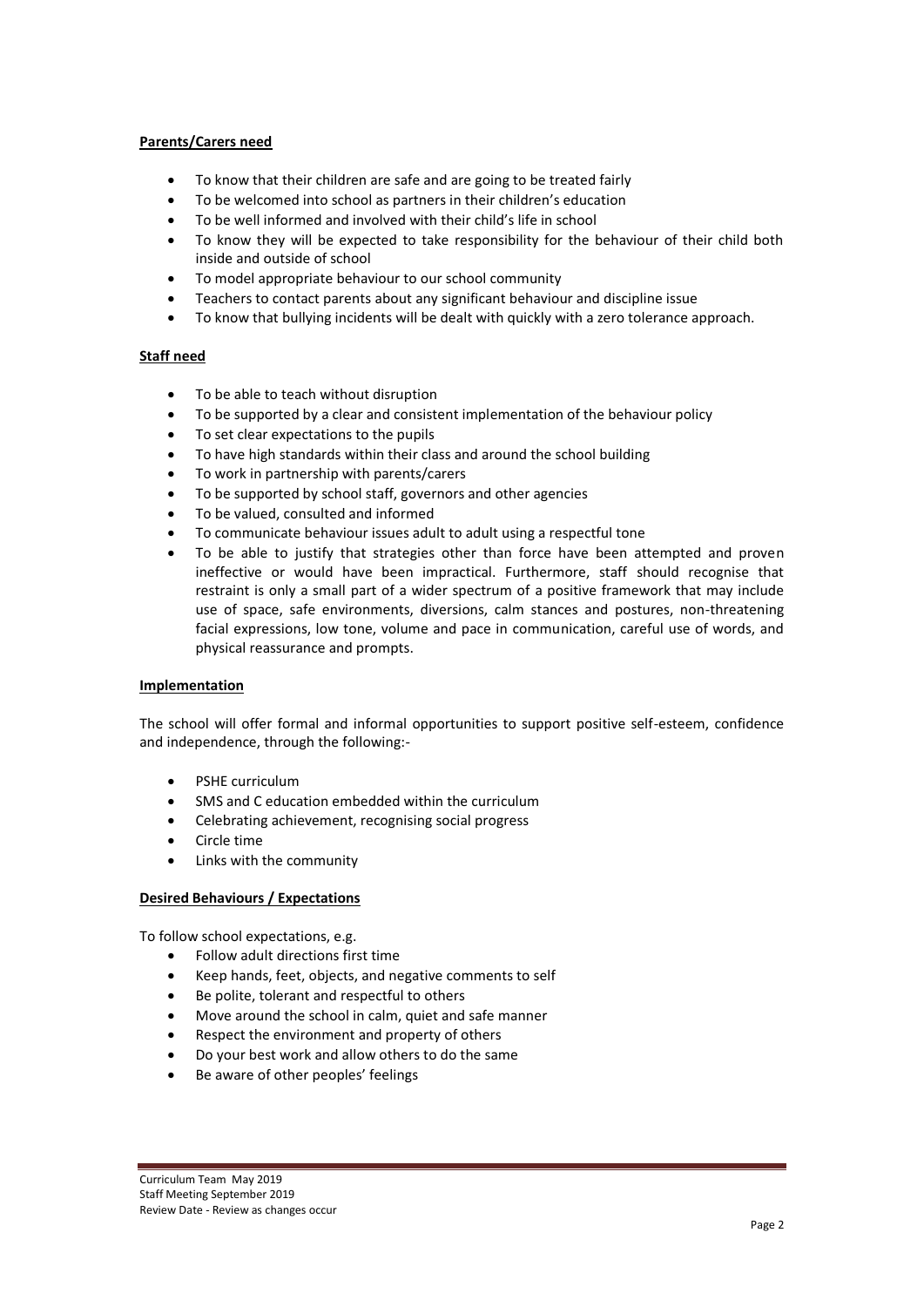## **Rewards**

- A consistent whole school approach to reinforce and maintain high standards of behaviour
- Opportunities to reward, celebrate or reinforce good behaviour (e.g. assemblies, certificates, house points etc)
- A differentiated approach to the specific needs of individuals set within the whole school framework for rewarding positive behaviour (e.g. reward system building up to certificates).
- Emphasis on rewarding positive behaviour in an appropriate manner for the class / group.
- The expectation that staff take time to listen to everyone involved first before deciding on the consequence

#### **Strategies might include:**

- Non verbal (thumbs up, smile etc)
- Verbal praise (use of name, specific praise)
- Tangible rewards (stickers, stars etc)
- **Certificates**
- Praise assemblies
- Contact with parents (may occur at any stage)
- House points. Note that only up to five house points can be given at any one time. Every week, the 2 children with the most house points in each class will receive a golden ticket which can be used as credits to save for treats such as trips or additional playtimes.

#### **Behaviours to be discouraged**

- Discrimination of any kind (with reference to the equality and diversity policy) including but not limited to discrimination on the grounds of race, gender, religion and LGBTQIA.
- Anti-social behaviour
- Bullying of any kind : physical/verbal/online
- Violence of any kind (e.g. hitting, kicking, shoving, biting, spitting)
- Verbal abuse (isolating, name calling, winding up, teasing, threatening, cheekiness)
- Absconding, running out of school
- Truancy
- Repeated non-compliance with school rules
- Destruction of property/ equipment
- Stealing
- Telling lies, blaming others
- Persistent disruption of lessons
- Refusal/non compliance
- Poor punctuality
- Defiance

## **Sanctions**

When pupils choose not to follow school expectations, sanctions should be consistently applied

- Sanctions will fit and will be clearly explained to the pupil
- The system will not damage relationships
- Sanctions will make a clear distinction between minor and more serious offences
- The punishment of the whole group is not acceptable
- SEND pupils and additional needs pupils require special consdieration and sanctions which should be reflected within SEND paperwork and EHCP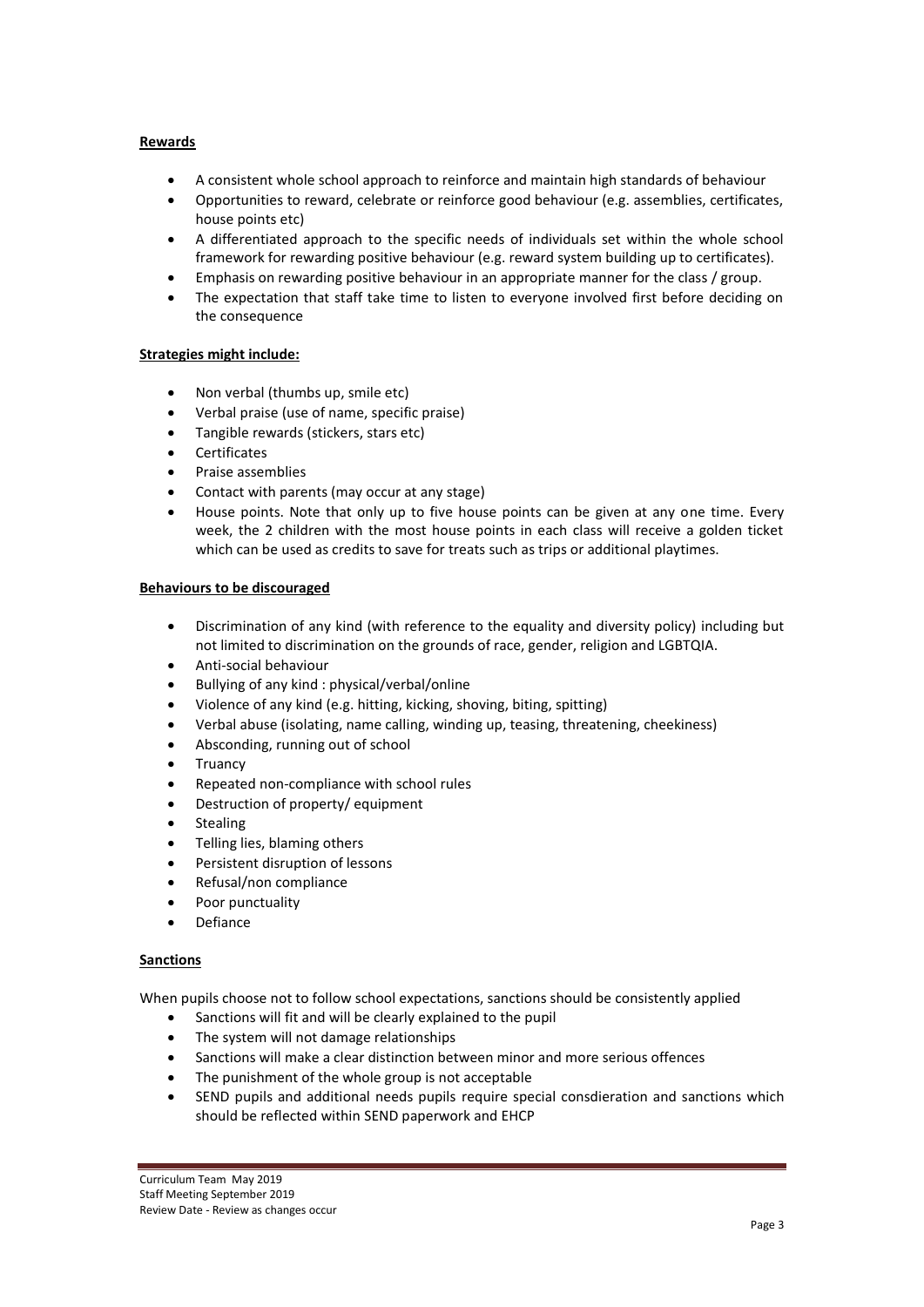- When repetitious behaviour occurs thoughout the term, parents may be notified by a formal letter from the Headteacher.
- In circumstances where children could pose a danger to themselves or others, the trip leader will seek authority from the Headteacher to withdraw the pupil from the trip.
- Evidence of serious inappropriate behaviour (e.g. discrimination, fighting, aggression, violence etc.) will lead to more significant sanctions such as withdrawal from Chirstmas parties, school trips etc.

#### **Behaviour Management Strategies:**

#### **Break Time and Lunch Time**

- A 3 tier system of reminders and sanctions is used during break times and lunch times and a parallel system will be used during lesson times for individual pupils.
	- 1) Pupils will be reminded of the school rules and asked if they understand the rule.
	- 2) Once pupils have been reminded they will be supervised by an adult and taken away from activities for a period of time.
	- 3) A continuation to break the school rules will mean pupils will be taken to see the HT, DHT or member of SLT

This system means that behaviour and sanctions are dealt with immediately.

#### **Behaviour Management within the Classroom / Learning Environment**

Staff have the authority to use their professional judgement in using behaviour management strategies e.g. pause in teaching, eye contact, clapping rhythms etc. to address low level undesirable behaviour. If this is unsuccessful staff will move on to the 3 tier system.

- A 3 tier system of reminders and sanctions is used during lesson times and a parallel system will be used during break times and lunchtimes for individual pupils.
	- 1) Individual pupils will be reminded of the school rules and asked if they understand the rule .
	- 2) Once pupils have been reminded the teacher will be flexible and match sanctions to the needs and abilities of the pupils. The pupil could be supervised by an adult or taken away from activities for a period of time or sent to the phase leader
	- 3) A continuation to break the school rules will mean pupils will be taken to see the HT, DHT or member of SLT

This system means that behaviour and sanctions are dealt with immediately.

#### **Whole Class Strategies Include:**

- Low key whole class verbal reminders of classroom expectations
- Celebration and reinforcement of positive behaviours

## **Specific Planned Strategies for Individual Pupils**

Planned ignoring as part of a planned strategy and recognition of positive behaviour.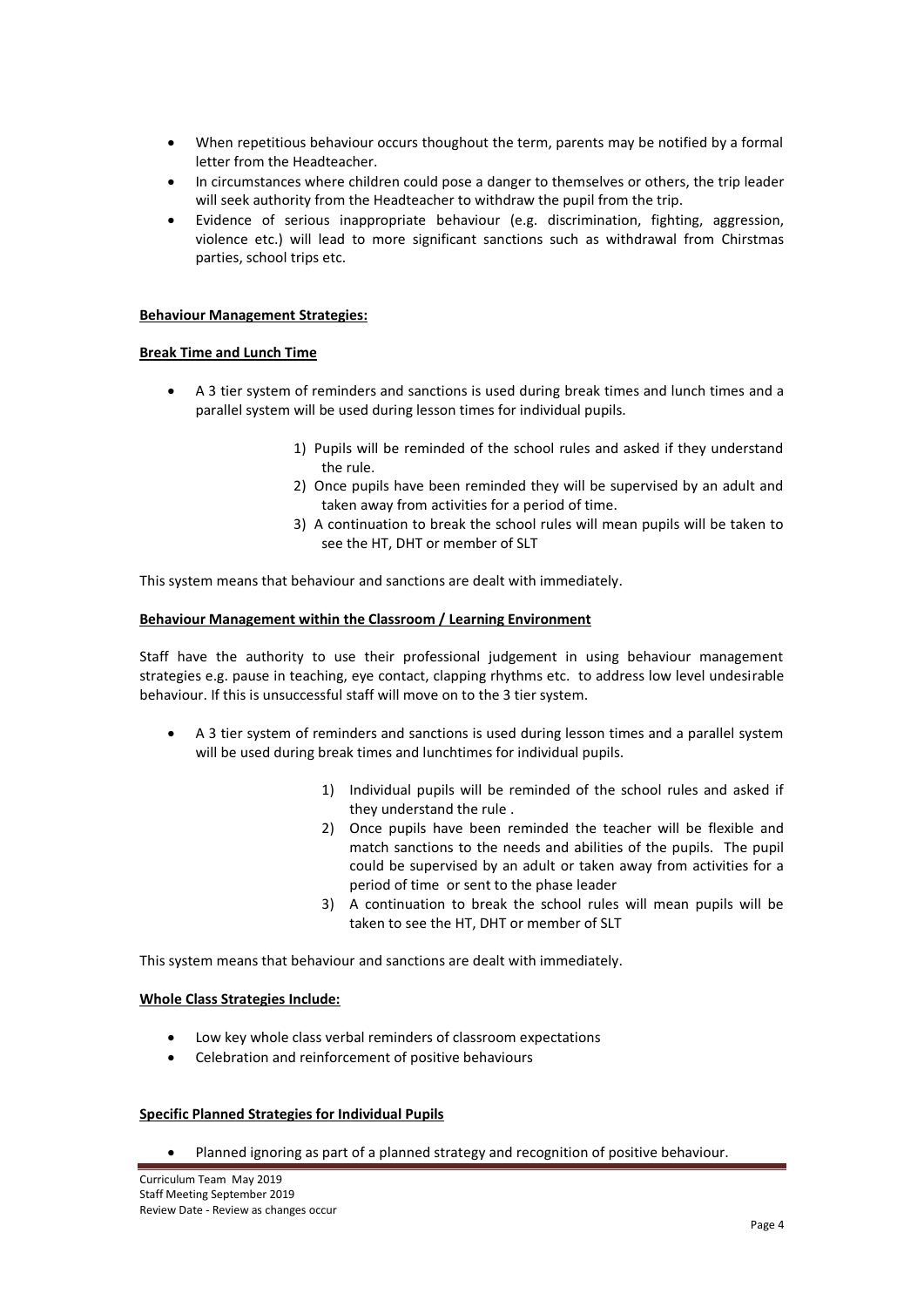- Sometimes a 'cooling off' period of time or safe space identified by the pupil is needed to support pupils in re-engagement in lessons.
- Senior staff members /involving parents/ involving staff on hierarchical basis.
- Individual behaviour programme– adapted for an individual child or the use of a Pastoral Support Programme
- Removal of privileges e.g. playtime, trips, parties, extra curricular activities.
- Use of physical intervention and restraint (see appendix 1) see training notes from positive handling
- Fixed term exclusion / lunchtime exclusion/ managed move to another school
- Permanent exclusion.

## **Exclusions**

- Exclusions guidance is based upon current guidance and current legislation, which sets out responsibility of Headteacher, governing body and the LA
- Exclusion will not be used if there are alternative solutions available (e.g. reparation, which enables a pupil to redress the harm that has been done, internal exclusion, managed move)
- Only the Headteacher has the authority to exclude and will notify parents / carers within one school day by phone and confirmed in writing by post
- Detailed records of incidents are kept and exclusions reviewed by governing body
- Exclusion will only be used for serious breaches of school policy. (As soon as the pupil is excluded, the school will provide appropriate work to be collected by parent/carer and returned for marking or arrange for support / provision from other schools)
- If a pupil is at risk of permanent exclusion, a Pastoral Support Programme will be implemented.

## **Internal Exclusions**

Internal exclusion is a discretionary measure. It will be used where a pupil's behaviour is escalating and more serious measures need to be taken, but there are not yet grounds for an external, fixedterm exclusion or permanent exclusion.

## **Fixed Term Exclusions**

Fixed term exclusions may be used for incidents or behaviour which is dealt with successfully by the behaviour policy but not serious enough to warrant a permanent exclusion. Incidents will be dealt with and discussed by relevant team members on a case by case basis to decide best course of action.

Fixed term exclusion may be used when behaviour is to the detriment of the safety of the child or other members of the school community

Fixed term exclusion may be used if:

- disruption to level of it not being safe for a child to be in school
- it would benefit the emotional wellbeing of the child to be removed from the school situation on a temporary basis.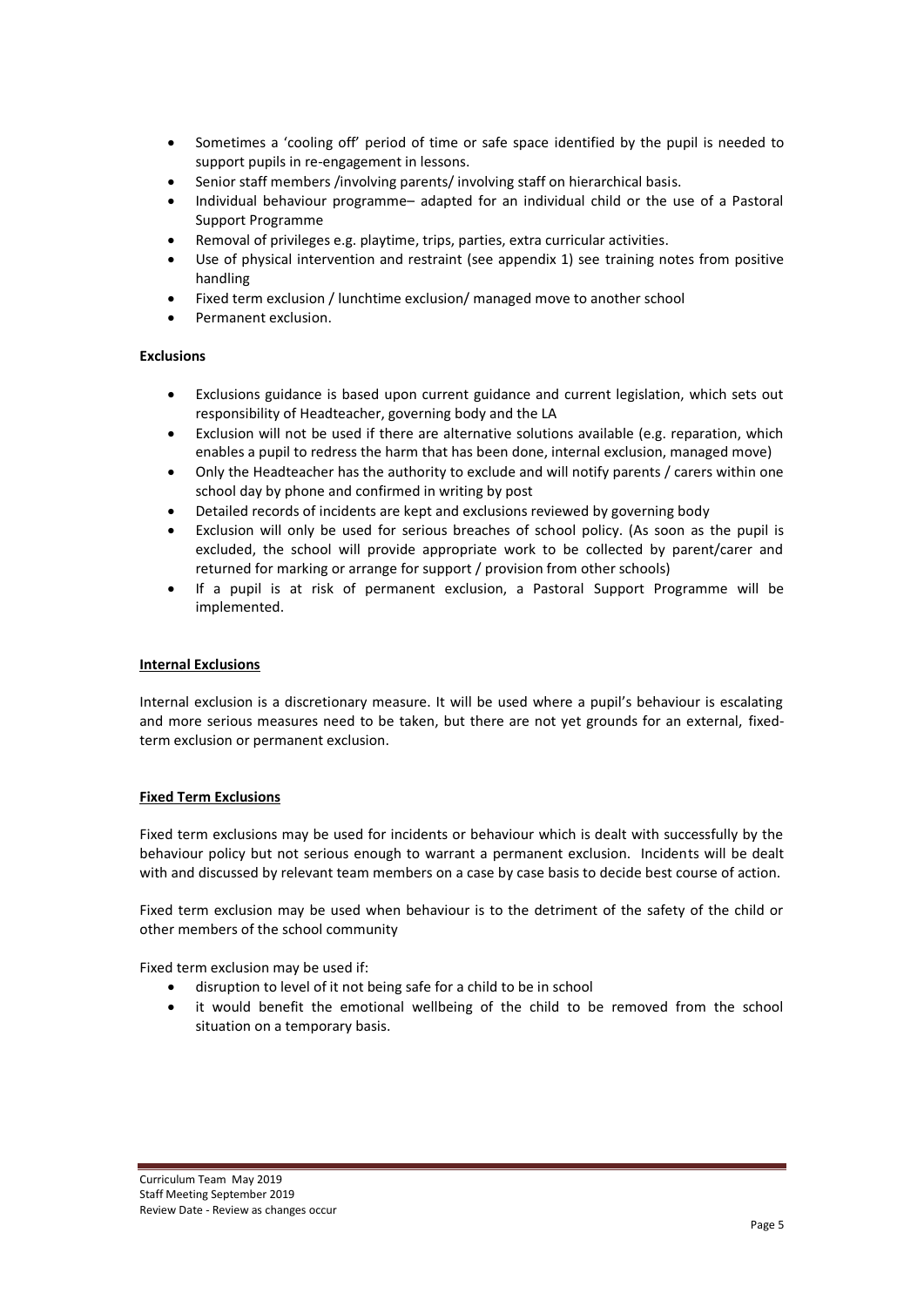#### **Permanent Exclusions**

Permanent Exclusion is an extremely serious step, and an acknowledgement that the school is no longer the right provision to address the pupil's needs. At Riverside Primary Academy we aim to not exclude children if at all possible.

However, in exceptional circumstances, exclusions could be used. This could arise from an accumulation of fixed term exclusions or as a result of a very serious one off offence.

Serious one off offences might include

- Serious actual or threatened violence
- Sexual abuse or assault
- Supplying an illegal drug
- Carrying an offensive weapon
- Discrimination of any form

Exclusions will not be used for

- Minor incidents (failing to complete homework, forgetting dinner money)
- Poor academic performance
- Non-attendance, lateness
- Pregnancy

#### **Monitoring and Evaluation**

- This policy will be reviewed as changes occur by a joint working party consisting of governors, teachers, non-teaching staff parents/carers
- A regular audit of training needs will be carried out for governors and staff

#### Appendix 1

#### **Use of Physical Intervention and Restraint**

It is recognised that the vast majority of pupils in our school respond positively to our Academy's Vision and Values and our behaviour and conduct expectations. The well-being, welfare and safety of all pupils and staff at Riverside Primary Academy is of paramount importance.

It is acknowledged that in exceptional circumstances, staff may need to take action in situations where the use of reasonable force may be required.

Our academy acknowledges that physical techniques are only part of a whole setting approach to behaviour management. Positive Handling will only be used as a last resort when all other behaviour management strategies have failed or when pupils, staff or property are at risk.

Riverside Primary Academy does not support the routine use of physical interventions.

All staff at our school understand that force cannot be used as a punishment; it is unlawful to use force as a punishment and appropriate action will be taken if force is used in this manner.

Positive Handling uses the minimum degree of force necessary for the shortest period of time to prevent a pupil harming themselves, others or property.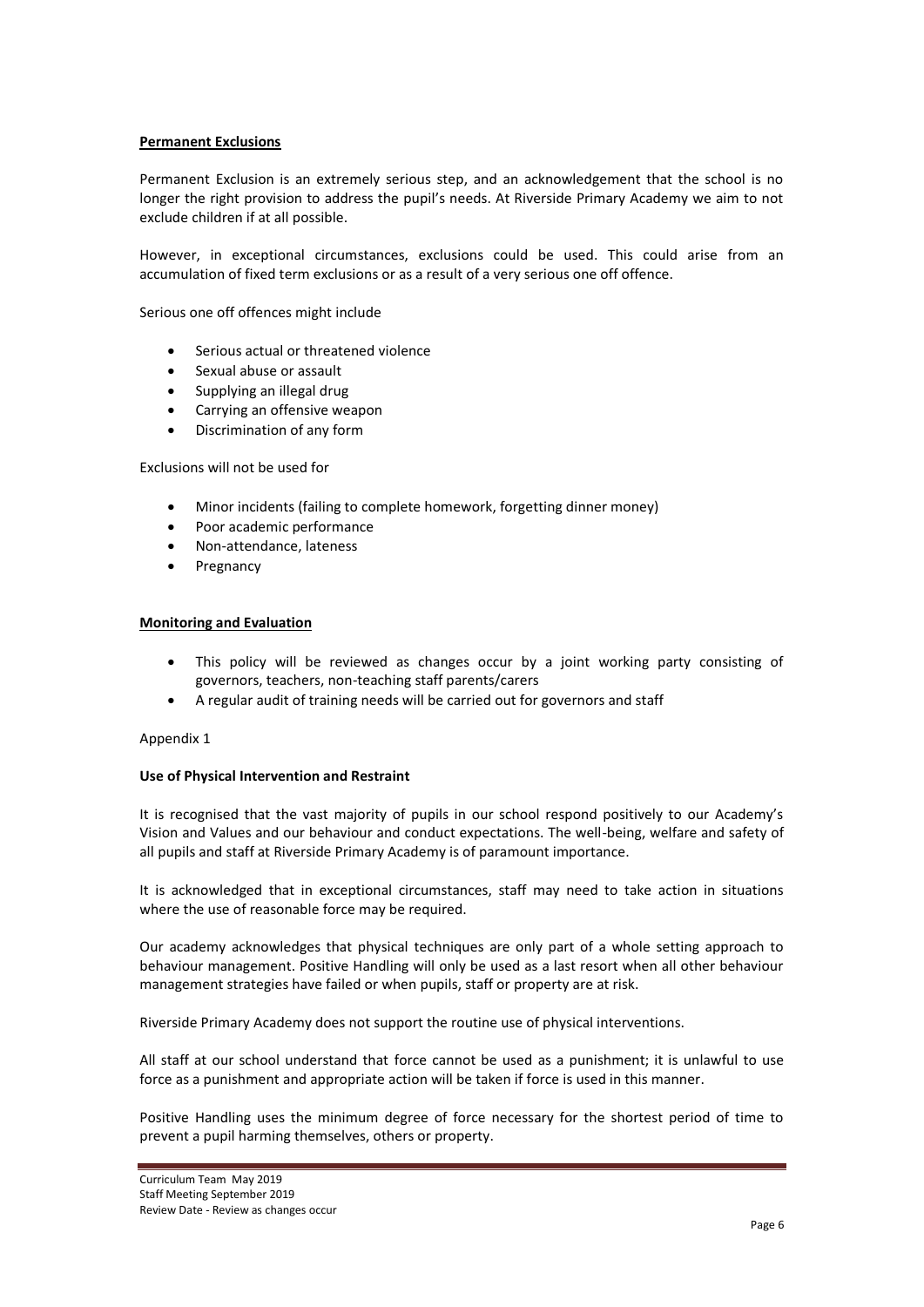The scale and nature of any physical intervention must be **proportionate** to both the behaviour of the individual to be controlled, and the nature of the harm they might cause

Every effort will be made to ensure that all staff in this school:

(i) Clearly understand this policy and their responsibilities in the context of their duty of care in taking appropriate measures where reasonable force is necessary and

(ii) are provided with appropriate training to deal with these difficult situations.

## **2. Definitions**

No legal definition of "reasonable force" exists however for the purpose of this policy and the implementation of it in Riverside Primary Academy, the clarification provided in the DfE guidance document 'use of reasonable force', 2013 is used:

## **What is reasonable force?**

\*The term 'reasonable force' covers the broad range of actions used by most teachers at some point in their career that involve a degree of physical contact with pupils.

\*Force is usually used either to control or restrain. This can range from guiding a pupil to safety by the arm through to more extreme circumstances such as breaking up a fight or where a student needs to be restrained to prevent violence or injury.

\*'Reasonable in the circumstances' means using no more force than is needed.

\*As mentioned above, schools generally use force to control pupils and to restrain them. Control means either passive physical contact, such as standing between pupils or blocking a pupil's path, or active physical contact such as leading a pupil by the arm out of a classroom.

\*Restraint means to hold back physically or to bring a pupil under control. It is typically used in more extreme circumstances, for example when two pupils are fighting and refuse to separate without physical intervention.

\*School staff should always try to avoid acting in a way that might cause injury.

It is acknowledged that in extreme cases it may not always be possible to avoid injury as an accidental consequence of the intervention.

## **Different types of physical contact with pupils:**

## 1. Physical Contact

Situations in which proper physical contact occurs between staff and pupil. Examples of where touching a pupil might be proper or necessary:

- holding the hand of the child at the front/back of the line when going to assembly or when together around the school;

-When comforting a distressed pupil;

-When a pupil is being congratulated or praised;

-To demonstrate how to use a musical instrument;

-To demonstrate exercise or techniques during PE lessons or sports coaching; and

-To give first aid.

## 2. Physical Intervention

This may be used to divert a pupil from a destructive or disruptive action, for example guiding or leading a pupil by the arm or shoulder where the pupil is compliant.

#### 3. Physical Control/Restraint

This will involve the use of reasonable force when there is an immediate risk to pupils, staff or property. It is important to note that the use of "reasonable force" should be seen as a last resort. All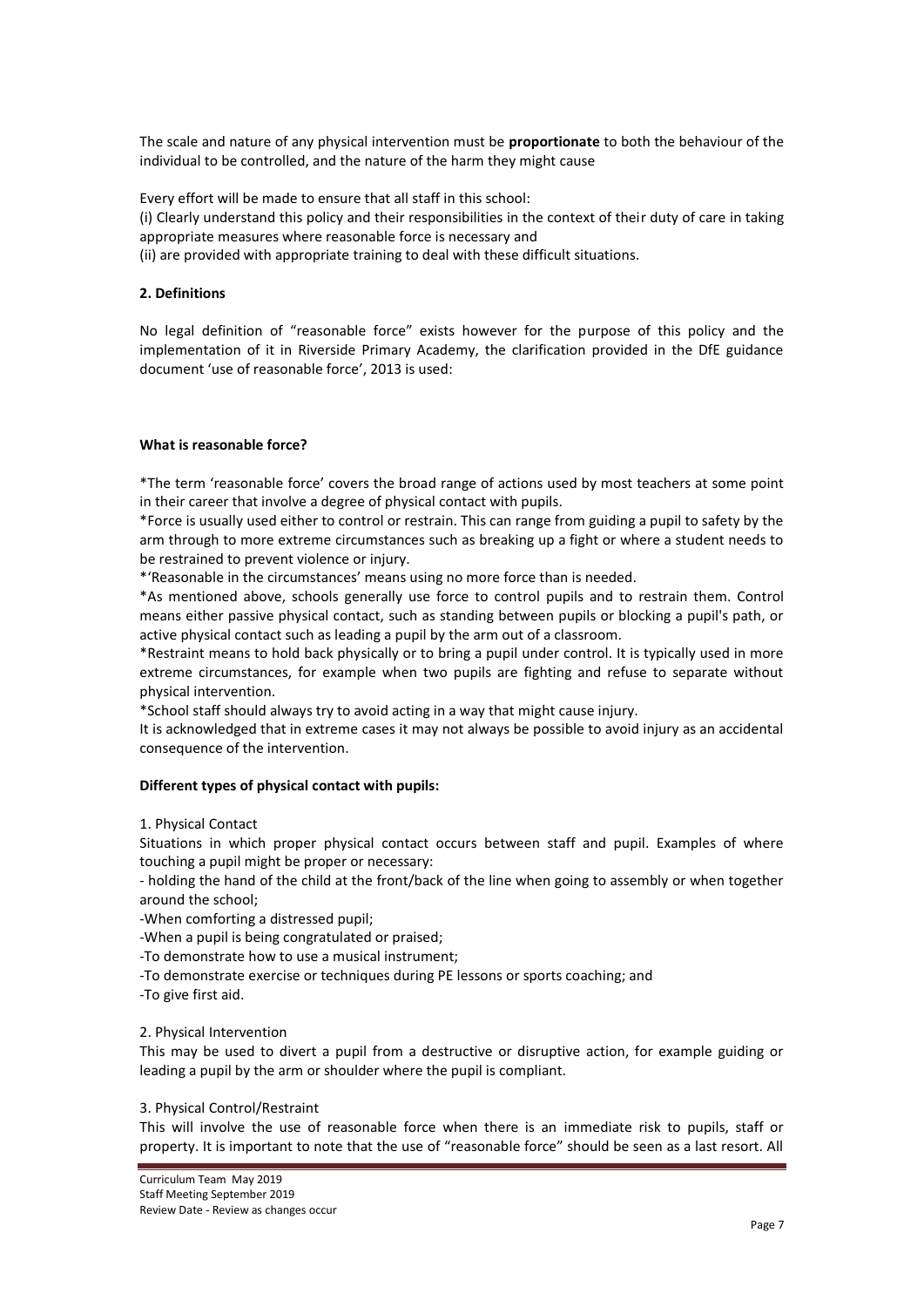such incidents must be recorded and be stored in an accessible way. If at all possible, more than one member of staff should be present if physical restraint is necessitated. The level of compliance from the pupil determines whether or not the interaction is an intervention or a control/restraint.

## **3. Strategies for Dealing with Challenging Behaviour and Escalating Situations**

Staff consistently use positive strategies to encourage acceptable behaviour and good order, in line with the Riverside Primary Academy Behaviour Policy. Every effort will be made to resolve conflicts positively.

Staff should be able to justify that strategies other than force have been attempted and proved ineffective or would have been impractical. Furthermore, staff should recognise that restraint is only a small part of a wider spectrum of positive framework that may include use of space, safe environments, diversions, calm stances and postures, non-threatening facial expressions, low tone, volume and pace in communication, careful use of words, and physical reassurance and prompts.

Consideration of these strategies should be maintained during and after the need for physical contact. As soon as it is safe, any hold or restraint should be gradually relaxed to allow the pupil to regain selfcontrol. The pupil should be informed about what will happen next and be offered reassurance and encouragement to remain calm. In this way the pupil will be more likely to see the restraint as an act of care.

All members of school staff have a legal power to use reasonable force. (Section 93, Education and Inspections Act 2006).

The 1996 Education Act (Section 55O A) stipulates that:

A member of the staff of a school may use, in relation to any pupil at the school, such force as is reasonable in the circumstances for the purpose of preventing the pupil from doing (or continuing to do) any of the following, namely—

(a) committing any offence,

(b) causing personal injury to, or damage to the property of, any person (including the pupil himself), or

(c) engaging in any behaviour prejudicial to the maintenance of good order and discipline at the school or among any of its pupils, whether that behaviour occurs during a teaching session or otherwise.

This applies where a member of staff is on the school premises and elsewhere at a time when, as a member of school staff, that adult has lawful control of the children concerned, for example, on a school trip.

The decision on whether to physically intervene is down to the professional judgement of the adult concerned. Whether the force used is reasonable will always depend on the particular circumstances of the case. The use of force is reasonable if it is proportionate to the consequences it is intended to prevent. This means the degree of force used should be no more than is needed to achieve the desired result. (DfE guidance document 'use of reasonable force', 2013)

Individual members of staff cannot be required to use physical restraint. However, as teaching and non-teaching staff work in 'loco parentis' and should always operate with an appropriate 'Duty of Care', it might be argued that failing to take action (including a failure to use reasonable force) may in some circumstances breach that duty. (DfE guidance document 'use of reasonable force', 2013)

A panel of experts (Physical Control in care Medical Panel 2008) identified that certain restraint techniques presented an unacceptable risk when used on children and young people. The techniques in

question are:

• the 'seated double embrace' which involves two members of staff forcing a person into a sitting position and leaning them forward, while a third monitors breathing; • the 'double basket-hold' which involves holding a person's arms across their chest;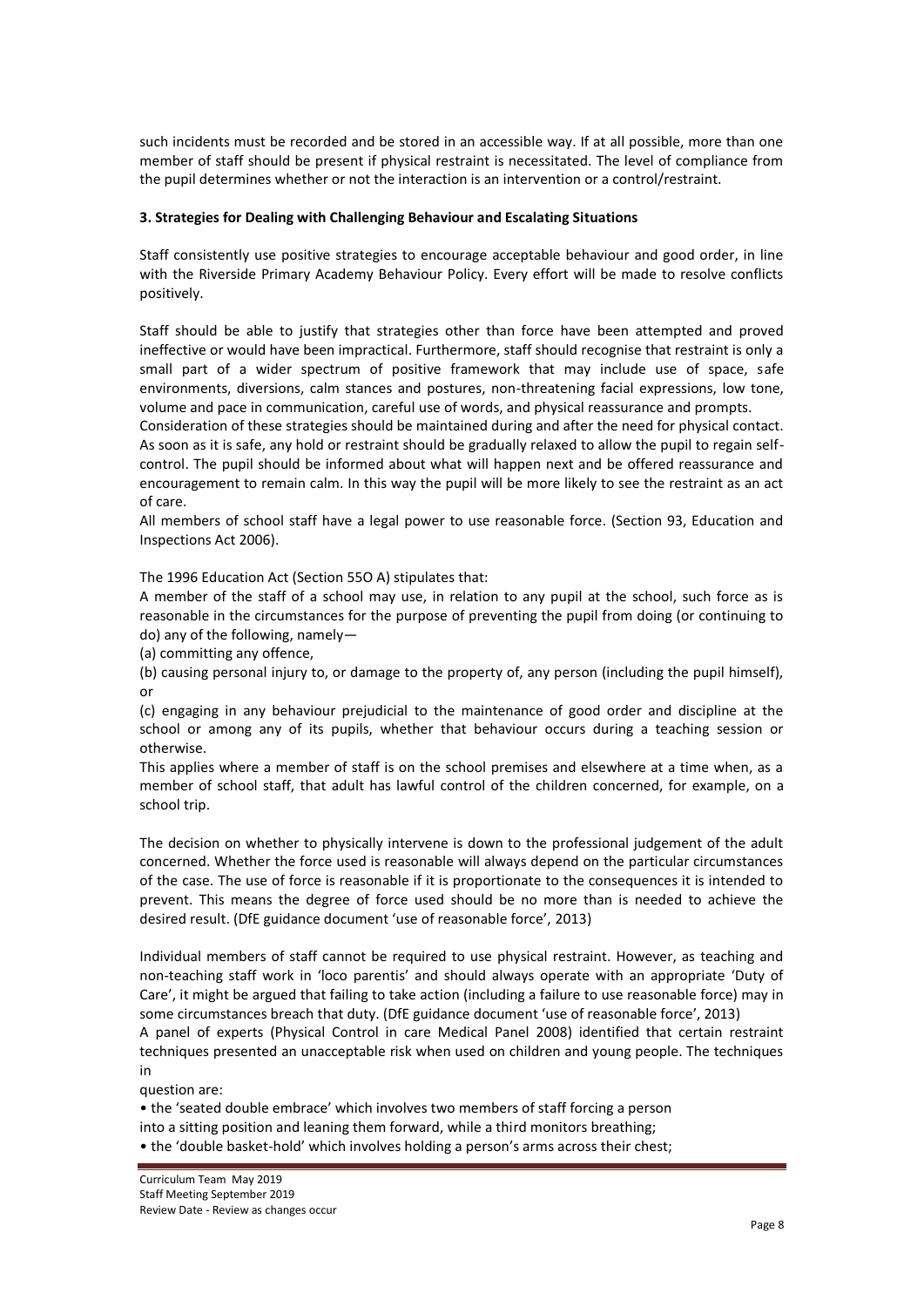• the 'nose distraction technique' which involves a sharp upward jab under the nose.

# **4. Authorised staff**

Section 550A of the Education Act 1996 permits adults who have lawful charge or control of children to use reasonable force to control or restrain them. These include:

- teachers
- family support workers
- teaching assistants
- SMSAs
- representatives from outside agencies
- other adults who may be working with children either on school premises or accompanying them on out of school activities, eg during field trips or on school journeys.

Wherever possible Physical Restraint should only be used by those with appropriate training. However, it is acknowledged this may not always be possible and physical restraint may be used as an emergency measure by someone without appropriate training to ensure the safety of children in their care. Any Physical intervention should be conducted making reasonable adjustment for students with SEN or disabilities. In this instance, someone with appropriate training should be called for immediately.

# **5. Recording**

School keeps a record of serious incidents where physical intervention involving the use of force against resistance from a child has been necessary. The record should be completed by the end of the working day on which the Incident took place. A member of the Leadership Team will be told at the earliest possible time after an incident. The adult involved may seek guidance from a senior colleague before filling in their report.

A member of the Leadership Team will discuss the incident with any children or staff who were present where appropriate, collect a written account from them. In line with our commitment to working with parents, we aim to maintain an open discussion during any relevant procedure which may follow an incident.

School will regularly review the number and type of incidents in which physical intervention and/or restraint has been necessary. This will be used to ensure that there is adherence to this policy and to identify improvement needed in other policies and procedures of the school.

## **Risk assessment**

When it is likely that a child's behaviour may necessitate the use of physical intervention and/or restraint as one of the reactive strategies, a risk assessment must be carried out.

## **Positive Handling aspects of Pupil Learning Plans**

When the Pupil Learning Plan and risk assessment indicate the likely need for school staff to hold or restrain a child to prevent an injury, the school should record this as Positive Handling on the pupil Learning Plan or Action Plan. The information in the risk assessments will help to inform the positive Handling aspect of the Pupil Learning Plan which will outline:

- Who has been consulted about the plan.
- The type of physical intervention to be used.
- Which adults are authorised to use this intervention.
- Parental consent for the plan.